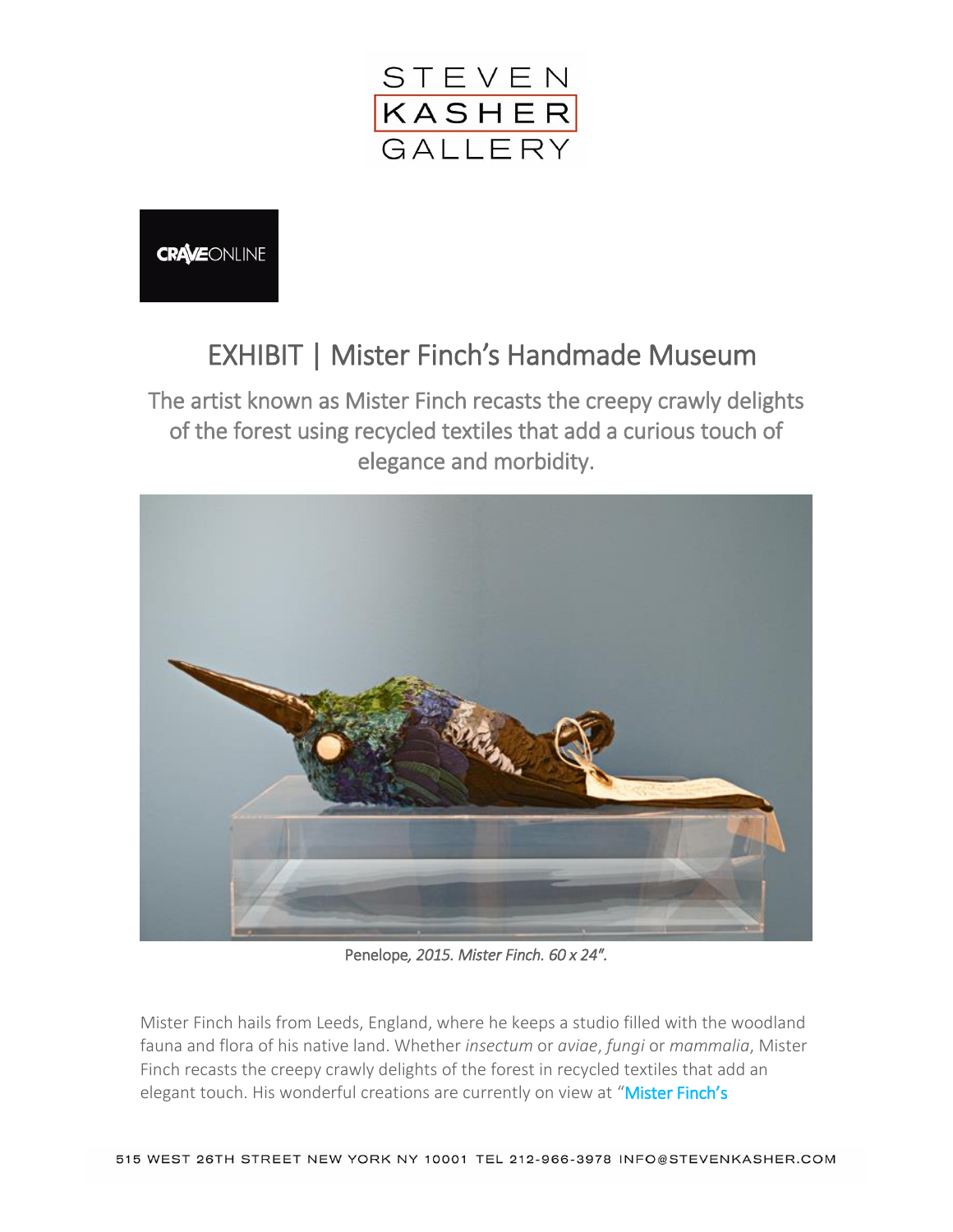

[Handmade Museum](http://www.stevenkasher.com/exhibitions/mister-finchs-handmade-museum)," his first solo show, at the Steven Kasher Gallery, New York, through July 31, 2015.



Spider*, Mister Finch. Dimensions variable.* 

Situated in the backroom of the gallery, Mister Finch has installed a curious cabinet of delights that create a feeling of gracious luxury. The mushrooms and toadstools dot the walls in varying sizes, each situated on its own base, while spiders drop down from the ceiling and slink along the wall. A long table features birds laying across their back, dead and yet in a state of eternal repose, like mummies awaiting their wraps. Mister Finch's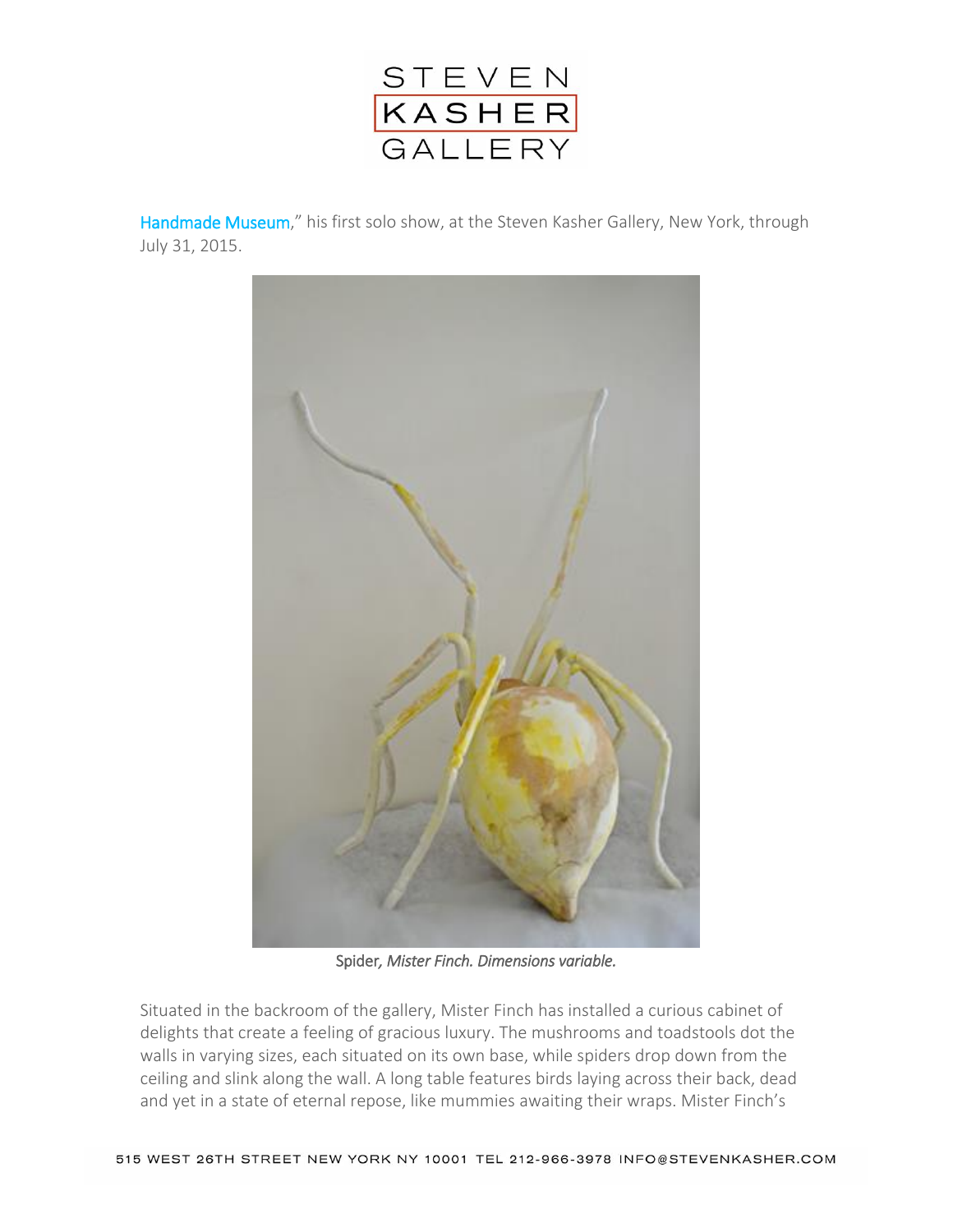

menagerie of woodland beasts, birds, insects, and mushrooms returns us to a time when the world was innocent, and anything was possible.

Mister Finch observes, "Folklore is so beautifully rich in fabulous stories and warnings and never ceases to be at the heart of what I make: shape-shifting witches, moon-gazing hares and a smartly dressed devil ready to invite you to stray from the path. Velvet curtains from and old hotel, a threadbare wedding dress and a vintage apron become birds and beasts, looking for new owners and adventures to have, storytelling creatures for people who are also a little lost, found and forgotten. I want to inject a bit of oldfashioned magic back into the world.



Dead Birds*, Mister Finch. Approx. 12″ long.* 

"My main inspirations come from nature and often I return to certain ideas again and again. Flowers, insects, and birds really fascinate me with their amazing life cycles and extraordinary nests and behaviors. British folklore is also so beautifully rich in fabulous stories and warnings and never ceases to be at the heart of what I make: shape-shifting witches, moon-gazing hares, and a smartly dressed devil ready to invite you to stray from the path. Humanizing animals with shoes and clothes is something I've always done and I

515 WEST 26TH STREET NEW YORK NY 10001 TEL 212-966-3978 INFO@STEVENKASHER.COM